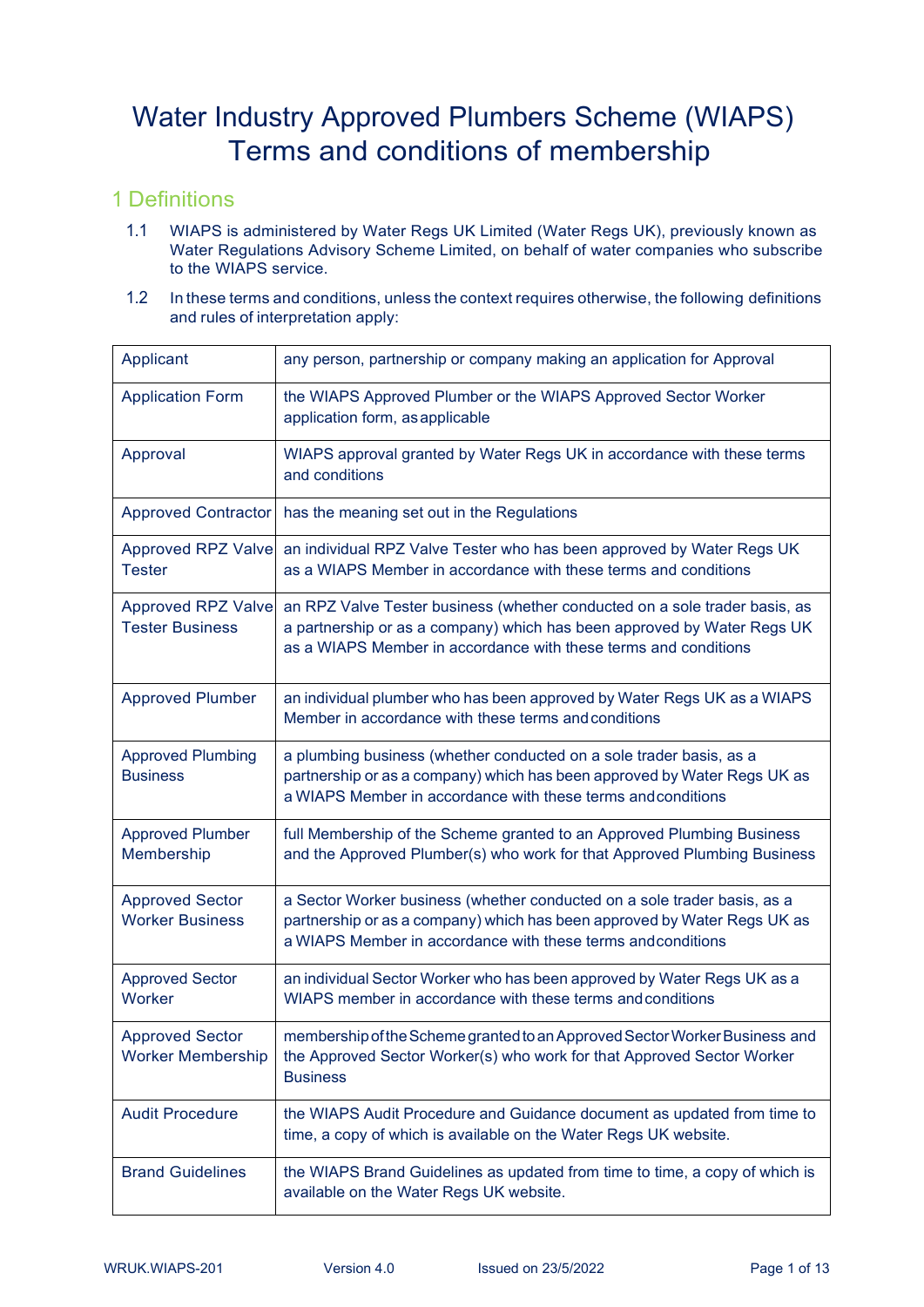| <b>Business</b>                              | Reference to a "business" shall include any Business Member, whether<br>operating as a sole trader, partnership or any corporate entity.                                                                                                                                                                                            |
|----------------------------------------------|-------------------------------------------------------------------------------------------------------------------------------------------------------------------------------------------------------------------------------------------------------------------------------------------------------------------------------------|
| <b>Business Member</b>                       | an Approved Plumbing Business or an Approved Sector Worker Business                                                                                                                                                                                                                                                                 |
| <b>Code of Conduct</b>                       | the Water Industry Approved Plumbers Scheme Code of Conduct as<br>amended from time to time, a copy of which is available on the Water Regs<br>UK website.                                                                                                                                                                          |
| the Customer                                 | users or potential users of Members' services                                                                                                                                                                                                                                                                                       |
| <b>Disciplinary Code</b>                     | The Water Industry Approved Plumbers Scheme Procedure of Disciplinary<br>Action against Members as amended from time to time, a copy of which is<br>available on the Water Regs UK website.                                                                                                                                         |
| <b>Individual Member</b>                     | an Approved Plumber or an Approved Sector Worker who has been allocated a<br>unique WIAPS membership number                                                                                                                                                                                                                         |
| Installation                                 | Reference to an "installation" is to the installation of a water fitting or<br>plumbing system                                                                                                                                                                                                                                      |
| <b>Member</b>                                | an Individual Member or a Business Member                                                                                                                                                                                                                                                                                           |
| Membership                                   | membership of the Scheme                                                                                                                                                                                                                                                                                                            |
| Notification                                 | notification of an installation as required under Regulation 5 to the local water<br>company                                                                                                                                                                                                                                        |
| Person                                       | A person includes a natural person, corporate or unincorporated body<br>(whether or not having separate legal personality).                                                                                                                                                                                                         |
| the Regulations                              | the Water Supply (Water Fittings) Regulations 1999. These cover England<br>and Wales.                                                                                                                                                                                                                                               |
| Regulator                                    | the Secretary of State                                                                                                                                                                                                                                                                                                              |
| <b>Sector Worker</b>                         | water installers who are not qualified plumbers but are recognised by WIAPS for<br>their competency in undertaking a limited scope of work in the following<br>sectors:<br><b>Ground Workers (External Services)</b><br>٠<br><b>Catering Installers</b><br>٠<br>Point of Use (Chilled Water) Installers<br><b>RPZ Valve Testers</b> |
| the Scheme                                   | the Water Industry Approved Plumbers Scheme (WIAPS), which shall include all<br><b>Sector Worker schemes</b>                                                                                                                                                                                                                        |
| <b>Water Company</b>                         | the water company responsible for supplying water in a particular region of the<br>UK, otherwise known as: the licensed wholesaler; or water undertaker, as<br>defined in the Water Industry Act 1991                                                                                                                               |
| WaterSafe                                    | WaterSafe Installers' Scheme Limited (Company No. 08128904), whose<br>registered office is at Pembroke House, Ty Coch Lane, Llantarnam Park<br>Way, Cwmbran, Torfaen, Wales, NP44 3AU                                                                                                                                               |
| <b>Water Supply Pipe</b><br><b>Installer</b> | WaterSafe membership and requirements that relate to persons who install<br>water supply pipes and the approved businesses or sole traders that employ<br>them or that they work for.                                                                                                                                               |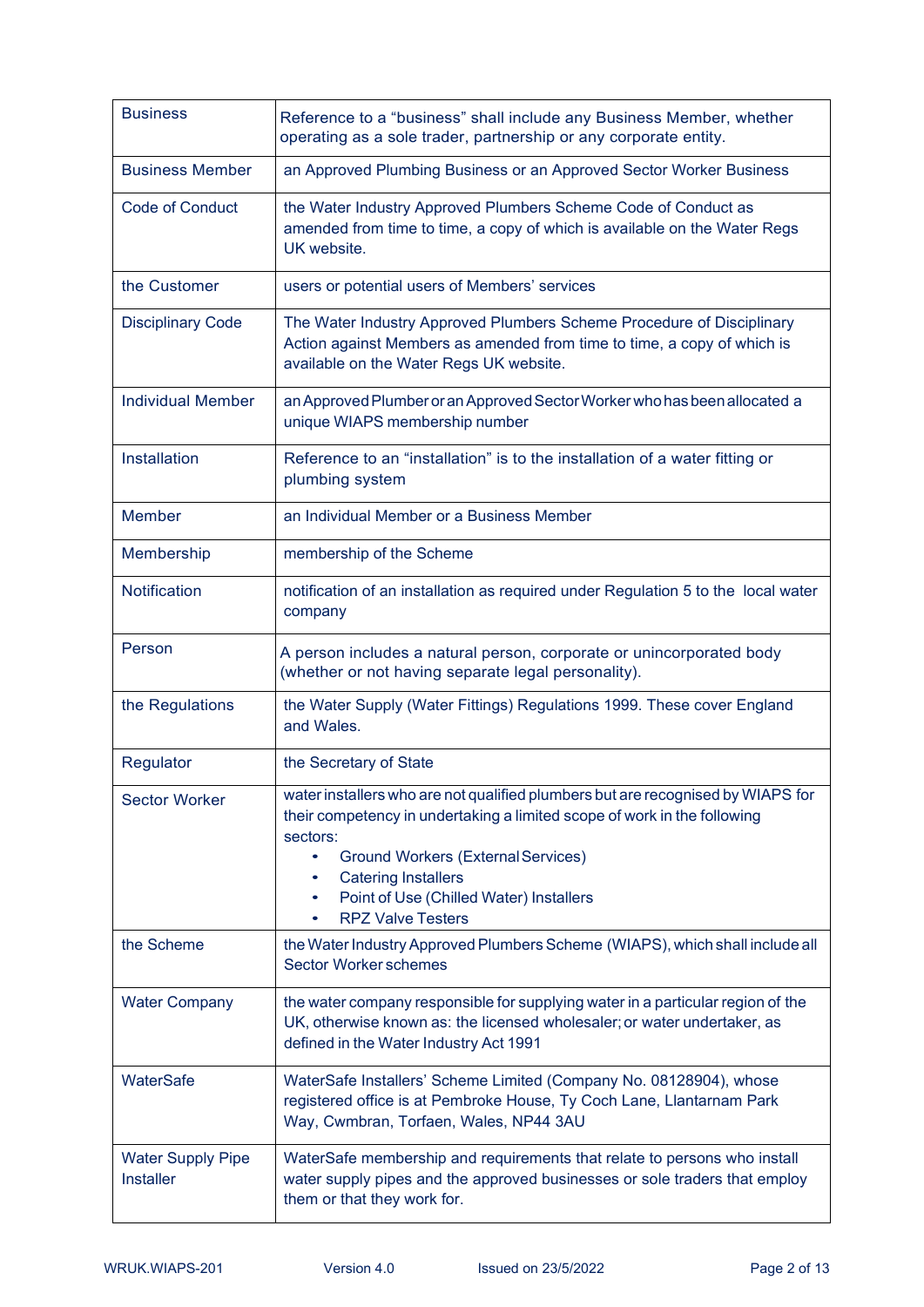| Certificate of<br>compliance    | a certificate issued by an Individual Member confirming that the installation<br>meets the requirements of the Regulations |
|---------------------------------|----------------------------------------------------------------------------------------------------------------------------|
| <b>Water Regs UK</b>            | The Water Regs UK Limited Registered No. 06663930 Registered Office: 6D<br>Lowick Close, Hazel Grove, Stockport, SK7 5ED   |
| <b>Water Regs UK</b><br>Website | http://www.waterregsuk.co.uk                                                                                               |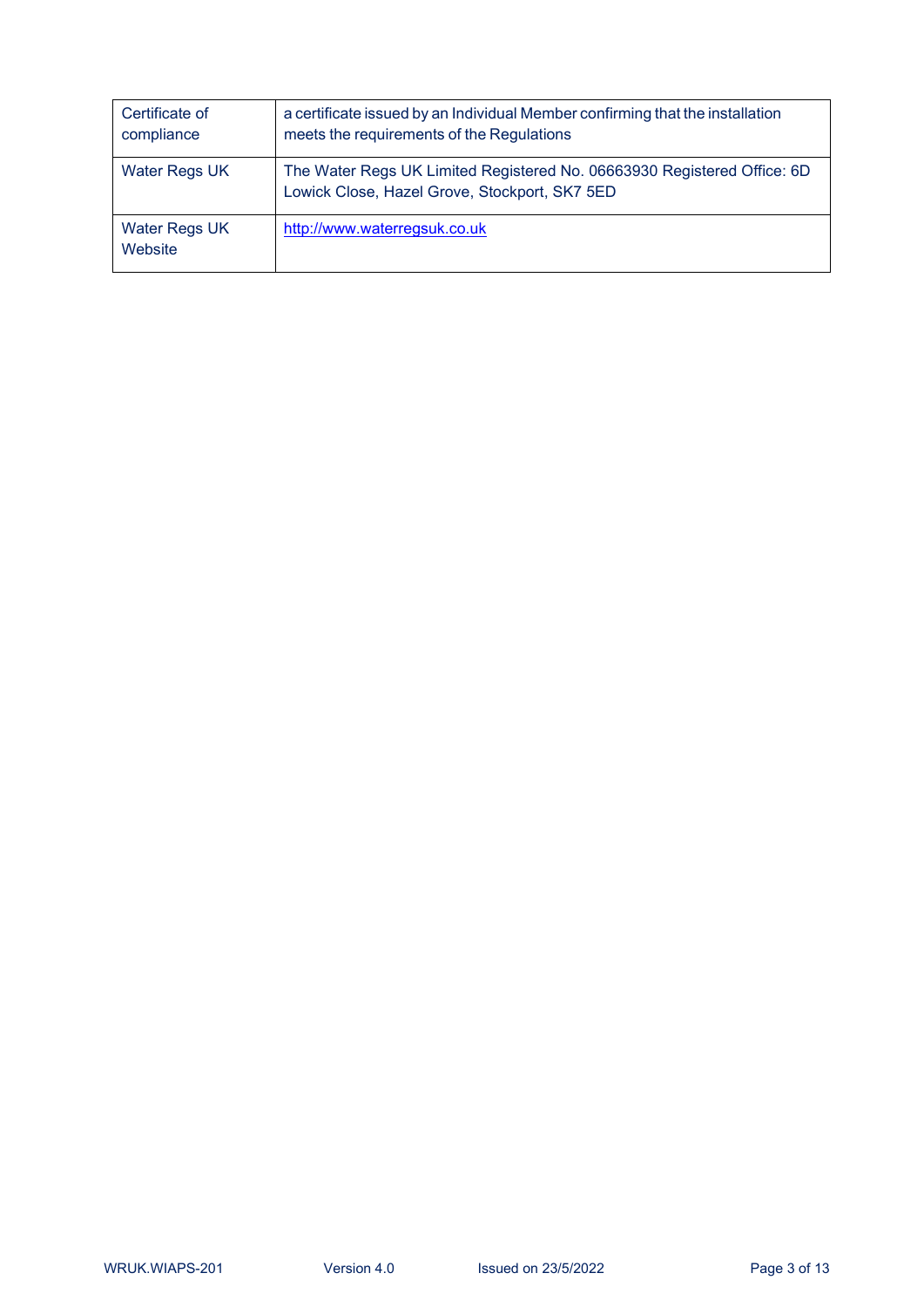#### 1 Background

- 1.1 The Regulations set out the requirements in England and Wales for the design, installation and maintenance of water fittings and plumbing systems, their purpose being to prevent the contamination, waste, misuse, undue consumption, or erroneous measurement of water supplied by a Water Company.
- 1.2 Under the Regulations a person can become an Approved Contractor. Approval is granted either by the relevant Water Company or by an organisation authorised by the Regulator. Water Regs UK operates on behalf of water companies who subscribe to the Scheme.
- 1.3 Under the Regulations an Approved Contractor is exempt from the requirement to notify and obtain consent from the incumbent Water Company before commencing the installation of certain water fittings under Regulation 5. Instead, an Approved Contractor must simply deliver a signed certificate of compliance to the Customer with a copy to the incumbent Water Company where appropriate, that states what work under Regulation 5 was completed.
- 1.4 The certificate of compliance is a defence for the owner or occupier in any proceedings for offences of contamination, waste, misuse, or contamination of the water or of contravention of the technical requirements of the Regulations.
- 1.5 This document sets out the terms and conditions that apply to Members of the Scheme and the businesses that employ them, excluding RPZ Valve Testers who have separate terms and conditions.

#### 2 Benefits of Membership

- 2.1 Free promotion of the Member's services through the Water Regs UK website, where Customers can search for local Approved Contractors.
- 2.2 Approved Plumbers are eligible for WaterSafe membership and are included on the directory maintained by WaterSafe in accordance with clause 4.10. From 1<sup>st</sup> April 2022 Groundworker (external Services) members are also eligible for WaterSafe membership in accordance with clause 4.9.
- 2.3 Members of sector schemes for RPZ testers, catering installers and point of use installers are not eligible to be members of WaterSafe. However, these sector members can be listed on the WaterSafe website as members of WIAPS, but not members of WaterSafe.
- 2.4 Member status reassures Customers that Individual Members are Approved Contractors and therefore qualified professionals.
- 2.5 Some organisations will only use Approved Contractors for their contracts.
- 2.6 Approved Contractor status may reduce inspection of your work by Water Companies.
- 2.7 Members receive technical updates free of charge.
- 2.8 Individual Members are issued with a membership card to confirm their status as Members of the Scheme.
- 2.9 Members may display the appropriate WIA logo on their company stationery and vehicles.
- 2.10 From time to time the Scheme may announce promotional offers available to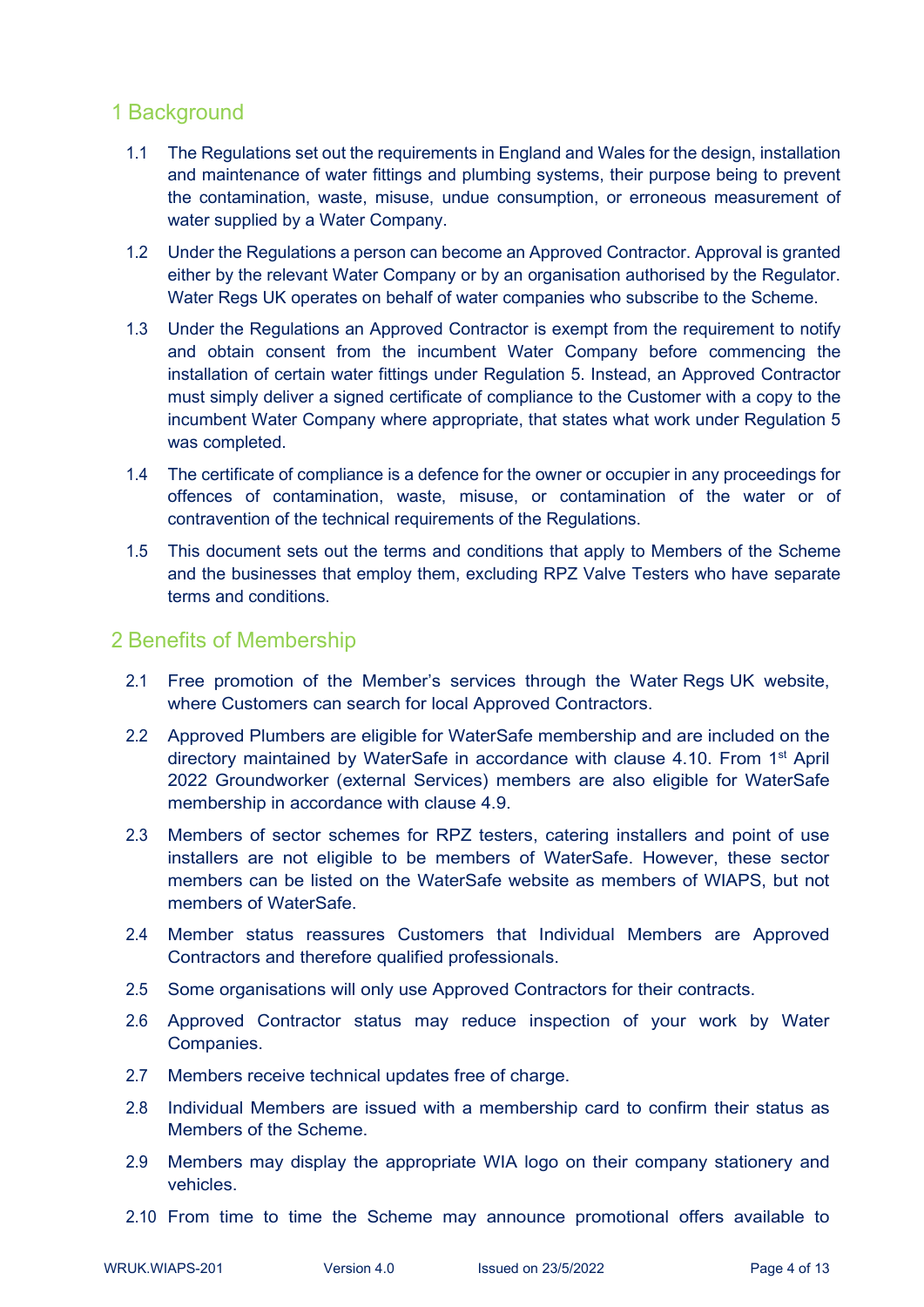members as offered by third parties, subject to any third party terms and conditions applying to such offer. For promotional offers provided by third parties, the Scheme is not acting as agent or responsible for the delivery or performance of the offers.

#### 3 Membership

- 3.1 There are the following categories of Membership:
	- i. Approved Plumber Membership (FullMembership)
	- ii. Approved Sector Worker Membership, of which there are four subcategories:
		- 1. Ground Workers (external services),
		- 2. Catering Installers,
		- 3. Point of Use (chilled water) installers, and
		- 4. RPZ Valve Testers.
- 3.2 The scope of membership, sets out the type of work where members can install and issue certificates of compliance:

| Membership<br>category                             | Scope                                                                                                                                                                                                                                                                                                                                                                                                                                                                                                                                                               |
|----------------------------------------------------|---------------------------------------------------------------------------------------------------------------------------------------------------------------------------------------------------------------------------------------------------------------------------------------------------------------------------------------------------------------------------------------------------------------------------------------------------------------------------------------------------------------------------------------------------------------------|
| <b>Plumbers</b>                                    | Approved to issue certificates of compliance for work that<br>includes installing or repairing/maintaining internal or<br>external water fittings. This only includes premises that are<br>supplied or that are intended to be supplied by a Water<br>Company or water supplier licensee.                                                                                                                                                                                                                                                                           |
|                                                    | They are not approved to issue certificates of compliance<br>for:                                                                                                                                                                                                                                                                                                                                                                                                                                                                                                   |
|                                                    | Water company mains                                                                                                                                                                                                                                                                                                                                                                                                                                                                                                                                                 |
|                                                    | The water company communication pipe between<br>the water company main and the customers supply<br>pipe. E.g. upstream of the external stop tap                                                                                                                                                                                                                                                                                                                                                                                                                     |
|                                                    | Excavations on the public highway                                                                                                                                                                                                                                                                                                                                                                                                                                                                                                                                   |
|                                                    | The operation of or connection to a water<br>undertakers outside stop valve                                                                                                                                                                                                                                                                                                                                                                                                                                                                                         |
| Ground<br><b>Workers</b><br>(external<br>services) | Approved to issue certificates of compliance for work that<br>includes installing or repairing/maintaining the supply pipe<br>(the underground pipe) supplying premises from the<br>external stop tap up to the point of entry of the pipe above<br>floor level in a premises where an internal stop valve is<br>normally installed. This only includes premises that are<br>supplied or that are intended to be supplied by a Water<br>Company or water supplier licensee.<br>They are also approved to install whole site protection on<br>non-domestic premises. |
|                                                    | [Continued overleaf]                                                                                                                                                                                                                                                                                                                                                                                                                                                                                                                                                |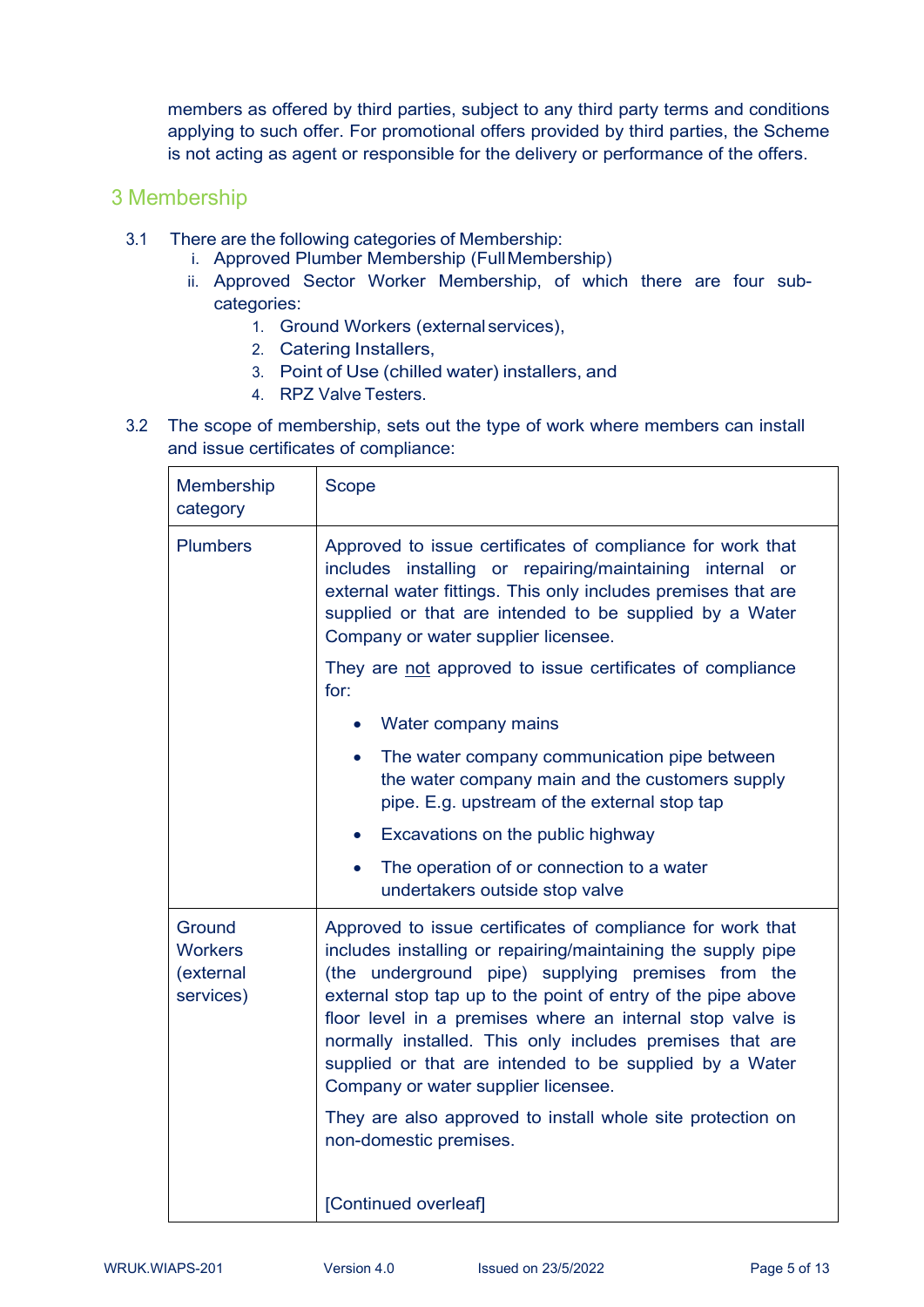| Membership<br>category                                  | <b>Scope</b>                                                                                                                                                                                                                                                                                                                                                                                                                                                                                                                                                                                                                                                                                                                                                                                                                                                                                                                                                                                                                                                                                                                                                                       |
|---------------------------------------------------------|------------------------------------------------------------------------------------------------------------------------------------------------------------------------------------------------------------------------------------------------------------------------------------------------------------------------------------------------------------------------------------------------------------------------------------------------------------------------------------------------------------------------------------------------------------------------------------------------------------------------------------------------------------------------------------------------------------------------------------------------------------------------------------------------------------------------------------------------------------------------------------------------------------------------------------------------------------------------------------------------------------------------------------------------------------------------------------------------------------------------------------------------------------------------------------|
| Ground<br><b>Workers</b><br>(external<br>services)      | They are not approved to issue certificates of compliance<br>for:<br>Other water fittings or plumbing.<br>$\bullet$<br>The water company communication pipe between<br>$\bullet$<br>the water company main and the customers supply<br>pipe. E.g. upstream of the external stop tap<br>Excavations on the public highway<br>$\bullet$<br>The operation of or connection to a water undertakers                                                                                                                                                                                                                                                                                                                                                                                                                                                                                                                                                                                                                                                                                                                                                                                     |
|                                                         | outside stop valve                                                                                                                                                                                                                                                                                                                                                                                                                                                                                                                                                                                                                                                                                                                                                                                                                                                                                                                                                                                                                                                                                                                                                                 |
| Catering<br><b>Installers</b>                           | Approved to issue certificates of compliance for work that<br>includes installing commercial kitchen equipment. This<br>includes the 'metre connection' - (the final meter length of pipe<br>connection between the installed water system and catering<br>equipment to the point of incoming water supply). This only<br>includes premises that are supplied or that are intended to<br>be supplied by a Water Company or water supplier licensee.<br>Catering equipment-connected to the water supply includes:<br>Steaming/Combination oven<br>Waste disposal equipment& connection<br>$\bullet$<br>Water boilers and boiling water taps<br>$\bullet$<br>Soup maker/dispenser<br>$\bullet$<br><b>Rice boilers</b><br>$\bullet$<br><b>Bratt pans</b><br>$\bullet$<br><b>Dishwasher</b><br>$\bullet$<br>Glass washer<br>$\bullet$<br>PPE or uniform washing machines<br>Thermostatic Mixing Valves (TMV)<br>$\bullet$<br>They are not approved to issue certificates of compliance<br>for:<br>Other types of water fittings or plumbing systems.<br>Excavations on the public highway<br>$\bullet$<br>The operation of or connection to a water<br>undertakers outside stop valve |
| Point of Use<br>(chilled<br>water)<br><b>installers</b> | Approved Point of Use Installers can install cold water<br>chillers or water coolers connected directly to the mains or<br>fed from a wholesome water cistern.<br>They are not approved to issue certificates of compliance<br>for:<br>Other types of water fittings or plumbing systems.<br>$\bullet$<br>Excavations on the public highway<br>$\bullet$<br>The operation of or connection to a water<br>$\bullet$<br>undertakers outside stop valve                                                                                                                                                                                                                                                                                                                                                                                                                                                                                                                                                                                                                                                                                                                               |
| RPZ Valve<br><b>Testers</b>                             | See RPZ terms and conditions                                                                                                                                                                                                                                                                                                                                                                                                                                                                                                                                                                                                                                                                                                                                                                                                                                                                                                                                                                                                                                                                                                                                                       |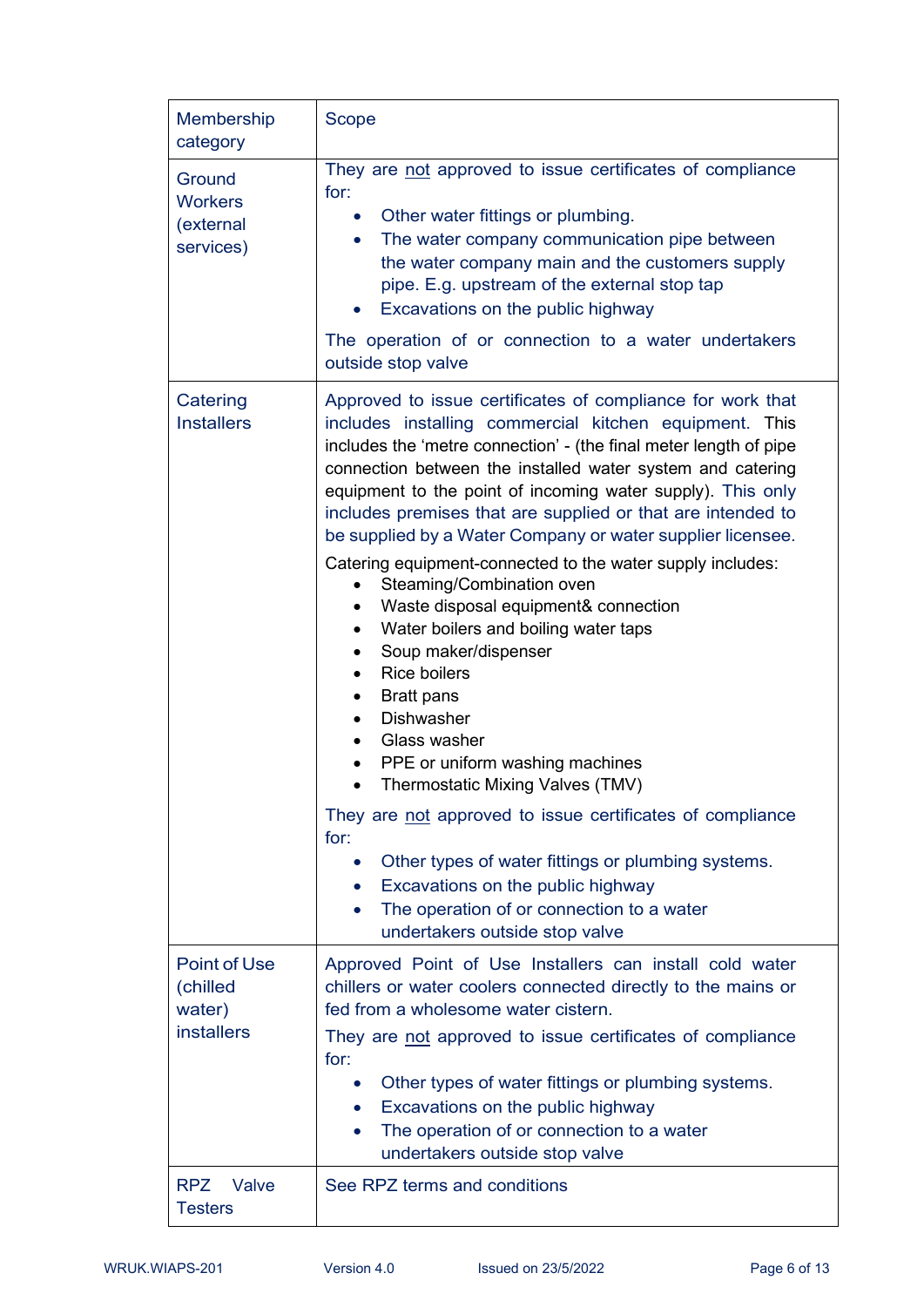- 3.3 The grant of Approved Plumber Membership (Full Membership) is subject to and conditional upon:
	- a. completion and signature of the Application Form
	- b. the Applicant (or one of its employees) holding one of the recognised qualifications in plumbing as directed by the Scheme from time to time
	- c. theApplicant employing the requisite number of qualified plumbers who each holds a recognised certificate in the knowledge of the Regulations
	- d. payment of any application fee (if applicable):
	- e. providing the Scheme with proof of insurance of the requisite level as set out in clause 4.8 below
	- f. satisfaction of any other conditions prescribed by law or by the Scheme from time to time.
- 3.4 The grant of Approved Sector Worker Membership (excluding RPZ Valve Testers) is subject to and conditional upon:
	- a. completion and signature of the Application form
	- b. the Applicant employing the requisite number of individuals who each hold one of the recognised qualifications for Scheme Sector Workers as directed by the Scheme from time to time
	- c. payment of any application fee (if applicable)
	- d. providing the Scheme with proof of insurance of the requisite level set out in clause 4.8
	- e. satisfaction of any other conditions prescribed by law or by the Scheme from time to time.
- 3.5 Each Member shall at all times during the period of its Membership:
	- a. comply with these terms and conditions, the Code of Conduct and any other rules of membership prescribed by the Scheme from time to time
	- b. comply with the Branding Guidelines
	- c. comply with the Disciplinary Code
	- d. comply with the Audit Procedure and any action required by the Scheme following any audit. From 1<sup>st</sup> April 2022 new sector members who join the scheme, must be audited within 12 months of joining or they will be suspended from the scheme 12 months after joining. They may be reinstated when an audit has been passed. Each member is responsible for arranging an audit with the appropriate water company, usually the water company where they complete most of their work. Members may be suspended earlier than 12 months if they are contacted by a water company or WIAPS to arrange an audit and do not respond.
	- e. maintain the recognised qualification(s) required by the Scheme and/or the **Regulations**
	- f. comply with the relevant WaterSafe terms and conditions of membership where they apply
	- g. To be employed by an Approved Business Member or work as a sole trader which is an Approved Business Member
	- h. To ensure that all installation work is carried out in accordance with all statutory requirements including the Regulations
	- i. To issue certificates of compliance covering relevant installation work to their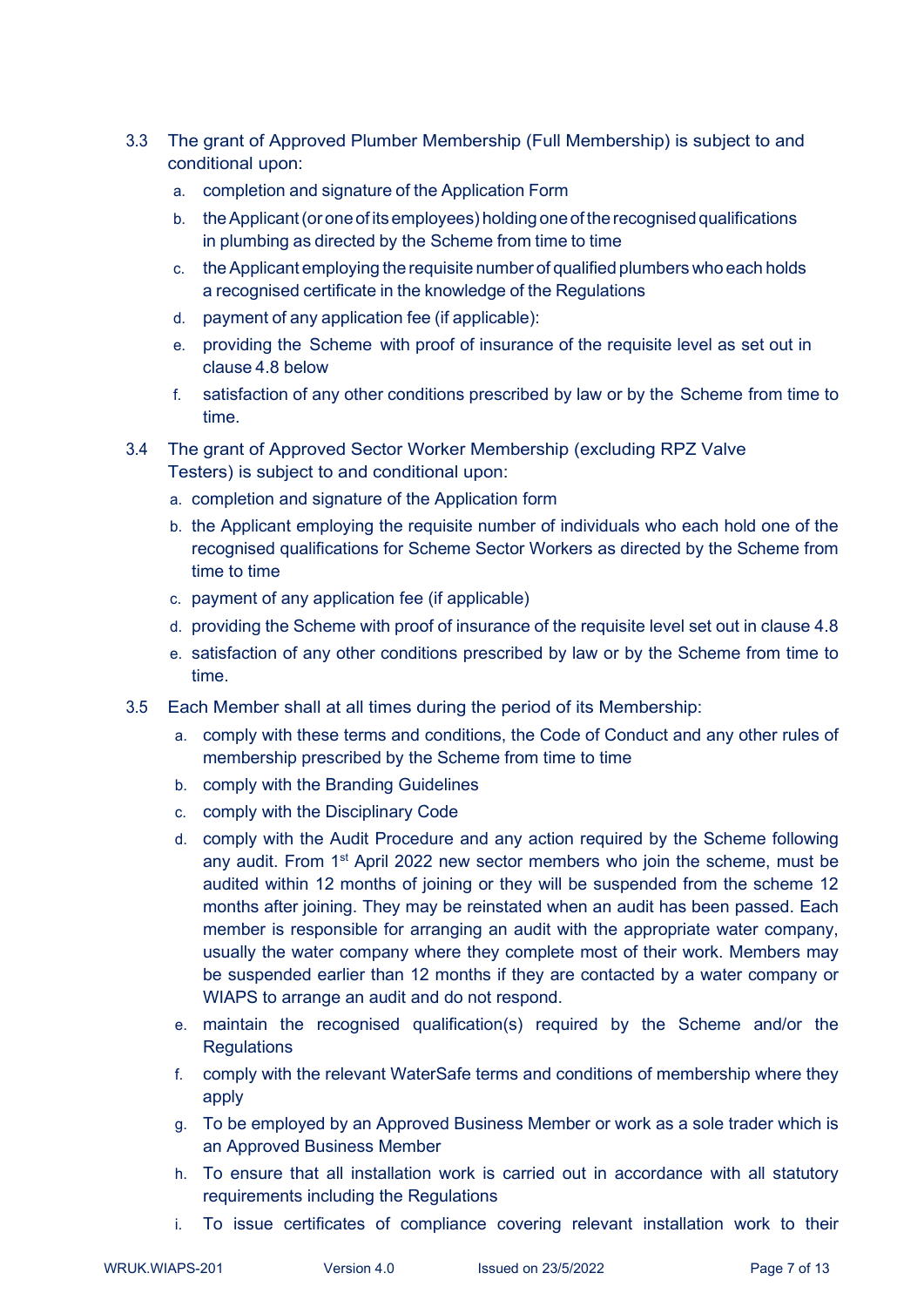customer and, where required, a certificate of compliance should be sent to the water company that supplies the property. This must not include installation work outside the scope of their approval.

- j. To only issue certificates of compliance:
	- for installations that are within the scope of the scheme **and**
	- where the installation complies with the water fittings regulations **and**
	- where the installation has been installed by the Approved Contractor themselves or where the work has been completed by others, the Approved Contractor shall physically inspect all aspects of the installation **or** to be able to certify that it complies with the water fittings regulations. Physical inspection means the Approved Contractor has inspected all aspects of the installation in person and has not relied on photos or videos.

#### **Please note that an Approved Contractor has legal obligations under the water fittings regulations to only issue a certificate of compliance for compliant work**.

- k. payment of any subscription fees (if applicable)
- l. use all due skill, care and attention in the provision of its services
- m. not do anything which might reasonably damage the reputation of the Scheme or WaterSafe (where a member of WaterSafe).
- 3.6 It is the responsibility of each Business Member to adhere to the following requirements during its term of Membership:
	- a. comply with the insurance requirements set out in clause 4.8
	- b. comply with the relevant WaterSafe terms and conditions of membership where they apply, including promoting the WaterSafe brand.
	- c. To ensure that employees that are approved, possess qualifications recognised by WIAPS in the Water Fittings Regulations and continue to meet all other entry requirements.
	- d. To ensure that all installation work is carried out in accordance with all statutory requirements including the Regulations
	- e. To ensure that only Approved Contractors issue a certificate of compliance in accordance with clause 3.5

**Please note that liabilities may arise for any business where an employee or sole trader issues a certificate of compliance for work which is not compliant with legal requirements. These liabilities may arise in contract, tort (including negligence), breach of statutory duty, misrepresentation, or in other ways. This is relevant where the work has been carried out by an employee and where they have issued a certificate of compliance for work completed by another person, whether employed or not by the business**.

- f. a Business Member shall inform the Scheme within 14 days of the termination of employment of any of its Individual Members and shall promptly return all Membership cards issued to ex-employees along with all other relevant paperwork (including but not limited to Membership certificates and unused certificate of compliance)
- g. a Business Member will be removed from the Scheme if it does not employ any Individual Members and will need to re-apply to the Scheme upon employing a qualified plumber / sector worker who qualifies for Membership of the Scheme
- h. a Business Member shall, upon termination of Scheme Membership remove any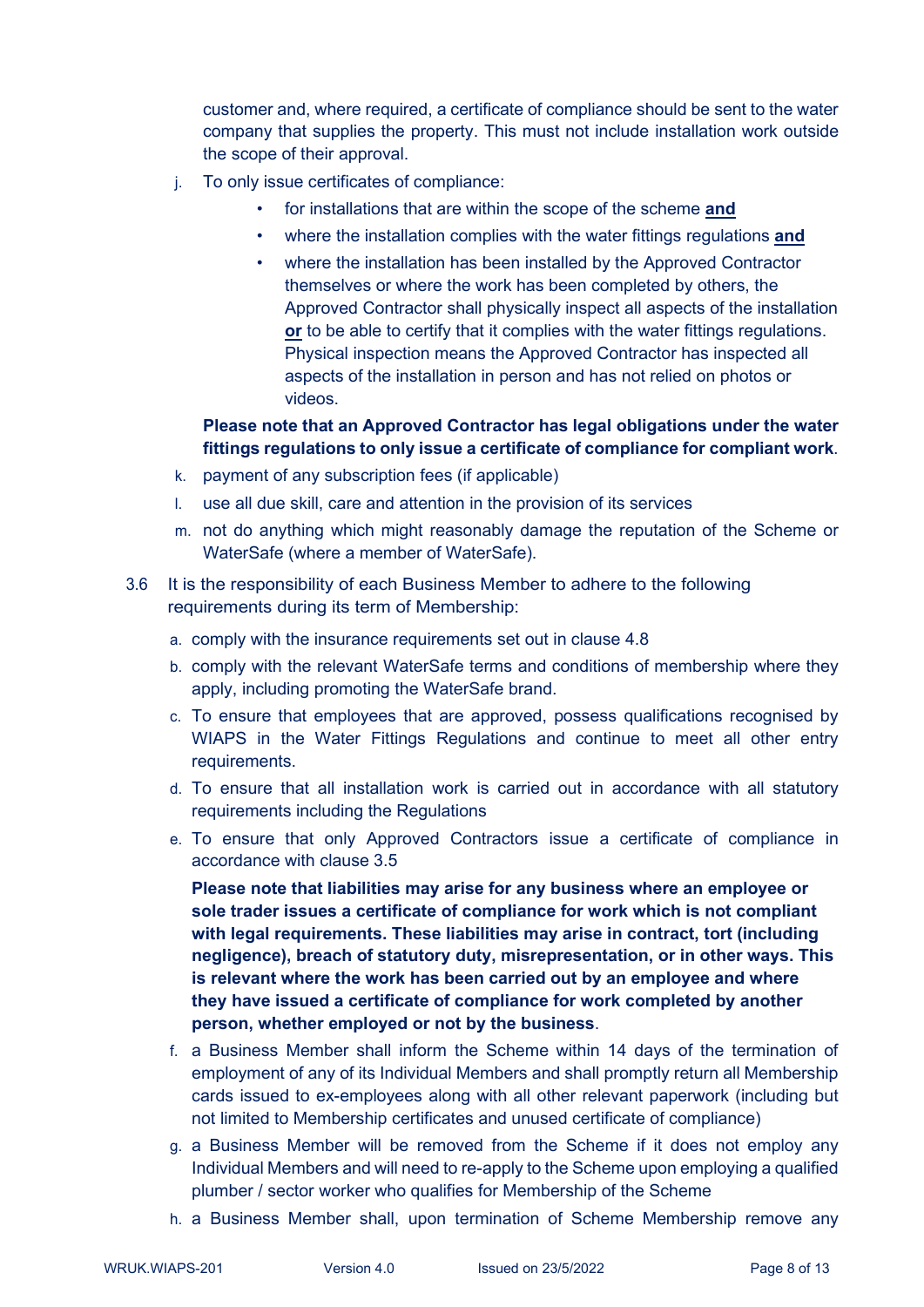reference to Membership of the Scheme from its business materials and assets including but not limited to the use of the WIAPS logo from any stationery, vehicles etc.

- i. a Business Member shall ensure that all Individual Members employed by it from time to time adhere to the Code of Conduct and all other relevant laws, regulations, standards and codes referred to in these terms and conditions
- j. where requested by the Scheme or the Scheme's appointed auditors, a Business Member must provide all requested information on work carried out by the Individual Members it employs. WIAPS auditors may include Water Company employees, Water Regs UK employees or third party contractors.
- k. Businesses must fully cooperate with a Scheme query, investigation, audit, disciplinary or complaint process and provide any relevant information. This may include explaining how the Business member ensures that installation is closely supervised to ensure any work is compliant before signing a certificate of compliance.
- l. Businesses must accept and comply with certification regulations and brand guidelines for use of the WIAPS certification mark, name and logo. WaterSafe members must also accept and comply with the certification regulations and brand guidelines for use of the WaterSafe certification mark, name and logo
- m. Businesses are data controllers for their employees' information and must ensure data protection requirements are met when providing employee information or other personal data to be listed on the WIAPS or WaterSafe Website
- n. Where a customer requests work through the Water Regs UK website or WaterSafe website or from a water company recommendation, and that work is within scope of membership, then only an Approved Contractor must issue a certificate of compliance in accordance with clause 3.5.
- o. Businesses must ensure that all relevant installation work is subject to the issue of a certificate of compliance, by an Approved Contractor and, where appropriate notification work is made to the appropriate water company.
- p. Businesses must have in place appropriate procedures in place for dealing with customer complaints in a speedy and efficient manner and make customers aware of the WIAPS complaints procedures, and where relevant the WaterSafe complaints procedure
- 3.7 Details of WIAPS fees can be found on the Water Regs UK website and is subject to change.
- 3.8 All Business Members must maintain or otherwise be covered by the following insurance during their term of Membership in respect of the work they undertake:
	- a. public liability insurance to a level not less than £2 million, and
	- b. where the business employs more than one person, employer's liability insurance to a level not less than £5 million.
- 3.9 Membership renewal is on an annual basis. To renew membership Business Members must provide the Scheme with a copy of the relevant liability insurance policies upon request.
- 3.10 By applying for Membership of the Scheme, members are added to the directory maintained by WaterSafe as part of our contract with you. Therefore, some personal data is transferred to WaterSafe as a result. Please see Water Regs UK full privacy policy on the Water Regs UK website.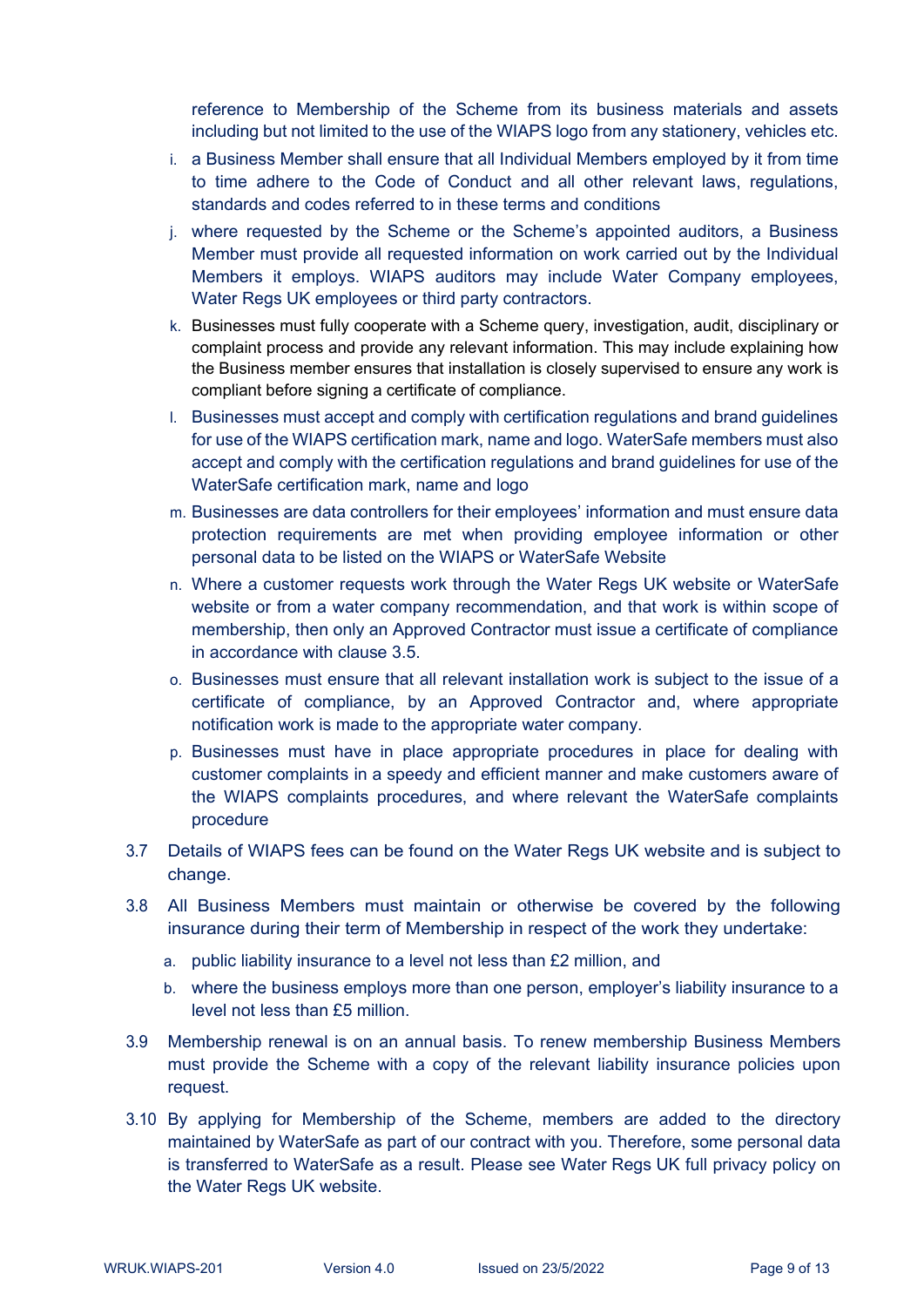## 4 Auditing of Members

- 4.1 The Scheme reserves the right to audit Members' work to ensure that the requisite level of compliance is maintained in accordance with the Regulations and the requirements of the Scheme from time to time.
- 4.2 Sector workers are required to arrange and successfully pass an audit within 12 months of them being approved and added to the register. This does not apply to members who are renewing. If a sector water does not successfully pass an audit within these timescales they will be removed from the register until they successfully pass an audit, subject to meeting other scheme requirements.
- 4.3 Business Members who register with the Scheme are required to indicate:
	- a. which Water Company supplies water in the area from which the Business Member's principal business is operated and
	- b. where the Business Member employs Individual Members work across multiple areas in the UK, a list of all Water Companies supplying those areas and the Water Company that the Individual Member will do most of their work in.
- 4.4 Audits will be undertaken in accordance with the Scheme's Audit Procedure, either by the relevant Water Company or by a company appointed by the Scheme.
- 4.5 Where requested by WIAPS or by WIAPS appointed auditors, Members must provide information about work they have completed within 14 days of such request. WIAPS auditors may include Water Company employees, Water Regs UK employees or thirdparty contractors.
- 4.6 Any remedial actions required as a result of an audit shall be undertaken at the Member's own expense and within the timeframe directed by the Scheme.
- 4.7 Details of failed audits may be shared with third parties such as water company subscribers, other Approved Contractors schemes and WaterSafe.

#### 5 Regulations Knowledge Assessment

- 5.1 As a requirement of membership, the Scheme reserves the right to require that individual members undertake a regulations knowledge assessment or provides evidence of a recognised regulations qualification completed in the last five years.
- 5.2 The Scheme is not obligated to provide regulations knowledge assessments and may instead require members to achieve a recognised regulations qualifications every five years.
- 5.3 A regulations knowledge assessments are designed to check whether individuals have maintained their knowledge and understanding of the Regulations. There may be different assessments for each of the membership categories, which are relevant to the type of installations covered by the scope of each membership category.
- 5.4 A regulations knowledge assessments may be required if an individual member's recognised regulations qualification was achieved more than five years ago or where a concern about their regulations knowledge is identified as a result a complaint investigation, audit or disciplinary process.
- 5.5 The scheme may charge a fee for administering a regulations knowledge assessment. These charges are detailed on the Water Regs UK website.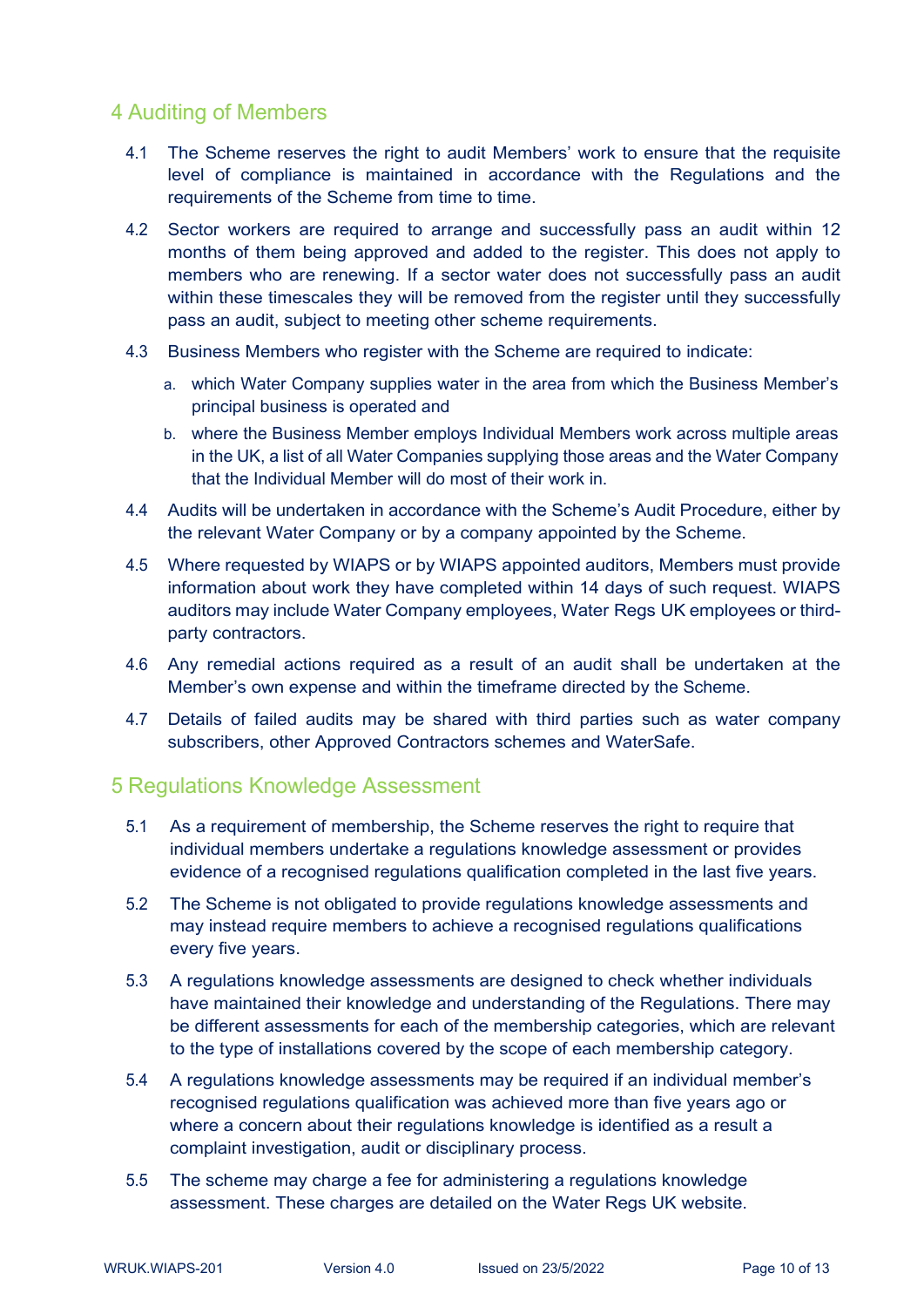- 5.6 Any individual who fails to pass the regulations knowledge assessment will be immediately suspended until they have achieved a Certificate in a relevant recognised Water Regulations qualification that could be used as evidence for entry into their membership category, completed within the last five years.
- 5.7 Where an individual member is notified that they must complete a regulations knowledge assessment, this must be completed within 3 months of the date of the notification. Any individual member who does not undertake a Regulations knowledge assessment within this period will be suspended. This member will be reinstated if they provide evidence of successfully passing the regulations knowledge assessment within 12 months of the date of notification.
- 5.8 A member who does not successfully complete a regulations knowledge assessment within 12 months of the notification, or who is not awarded a certificate as set out in section 6.6 above will be expelled from the scheme. Any re-application to the scheme will require a Certificate in a relevant recognised Water regulations qualification, completed within five years of the application date, as well as all other current entry requirements.

## 6 Notification and Certificates of compliance

- 6.1 Before Individual Members commence any installations, Individual Members must be satisfied that the requirements for Notification have been met.
- 6.2 It is a condition of Membership that advanced Notification is given of the proposed installation of any RPZ valve.
- 6.3 Where consent has been deemed to have been granted owing to no reply from the incumbent Water Company within 10 days, the installation must still meet with all other requirements set out in the Regulations, Water Industry Approved Installation Methods, British Standards, Manufacturer's installation instructions and any other relevant Regulations/standards.
- 6.4 A certificate of compliance must be issued to the Customer for every installation.
- 6.5 Where Notification has been given and an Approved Contractor undertakes the work, the Regulations require that you submit a certificate of compliance to the relevant Water Company within 10 days of completing that work.
- 6.6 For those works that do not require notification by an Approved Contractor, namely Sections 2 and 4(b) of the Table in Regulation 5, a certificate of compliance must be submitted to the incumbent water company within 10 days of completing the work.
- 6.7 A certificate of compliance should also be sent to a water company for rectification work following an enforcement notice being issued on a premises or an audit.

#### 7 Code of Conduct

- 7.1 The Scheme has a Code of Conduct which sets out the standards of behaviour expected by Members.
- 7.2 Failure to comply with the Code of Conduct could result in disciplinary action and ultimately, termination of Scheme Membership.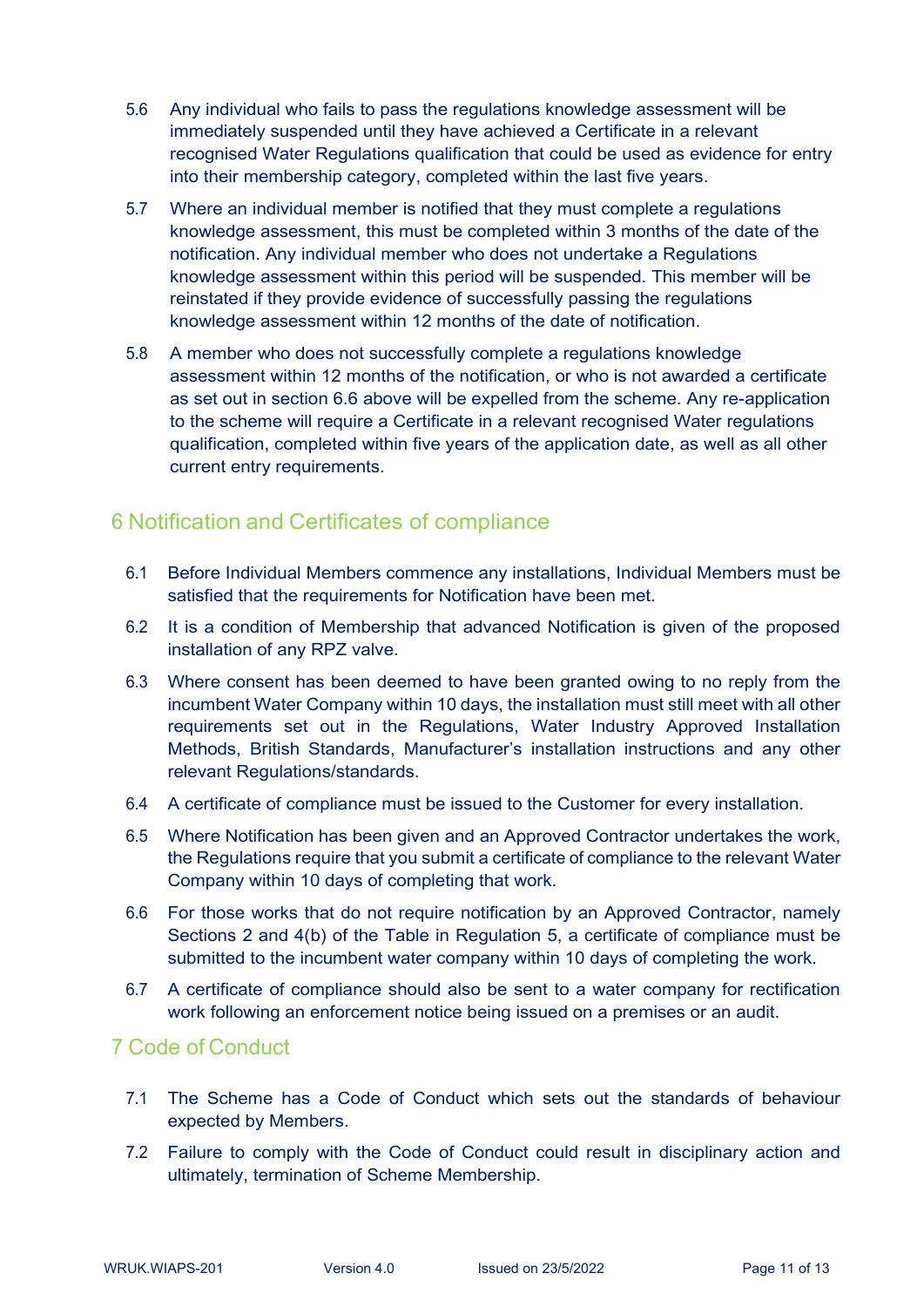# 8 Disciplinary Code

8.1 The Scheme operates a Disciplinary Code which sets out the procedure to be following when it is alleged that a Member has failed to comply with the Regulations and/or these terms and conditions of Membership.

#### 9 Termination or suspension of Membership

- 9.1 The Scheme reserves the right to terminate or suspend Membership for breach of these terms and conditions and other Scheme requirements in accordance with the Disciplinary Codes. This will also result in the termination or suspension of WaterSafe membership, where this is relevant.
- 9.2 Upon termination of Membership, Members will be required to return all merchandise relating to the Scheme, including but not limited to all membership ID cards, membership certificates and any unused certificates of compliance.
- 9.3 Upon suspension or termination, individual members are not Approved Contractors and therefore:
	- i. not exempt from notification of works listed in Sections 2 and 4(b) of the Table in Regulation 5 entitled to issue certificates of compliance
	- ii. not permitted to issue certificates of compliance
- 9.4 Upon termination of Membership, Members must also immediately cease to use any Scheme logos on advertising material, company vehicles and company stationery.
- 9.5 Upon termination of Membership, Members must also immediately cease to use any WaterSafe Scheme logos on advertising material, company vehicles and company stationery.
- 9.6 Termination or suspension of Membership shall result in the removal of a Member's details from the public search facility for the Water Regs UK and WaterSafe websites.
- 9.7 The Scheme shall notify the relevant Water Company of a Member's termination or suspension, along with WaterSafe and the other Approved Contractors' schemes that operate under the same scope, as set out in clause 2 of these terms and conditions. This notification will include the reasons for the decision to terminate or suspend membership.

# 10 Change of Employer

- 10.1 Membership is based on the requirements set out in clause 4 of these terms and conditions, and as such Business Members must at all times hold the relevant level of liability insurance. Where an Individual Member changes employer, he must inform the Scheme within 14 days of the change and return all membership / ID cards naming the previous employer to the Scheme.
- 10.2 All membership / ID cards shall at all times remain the property of the Scheme.
- 10.3 Any membership / ID cards referencing previous employers shall be invalid.

# 11 Limitation of Liability